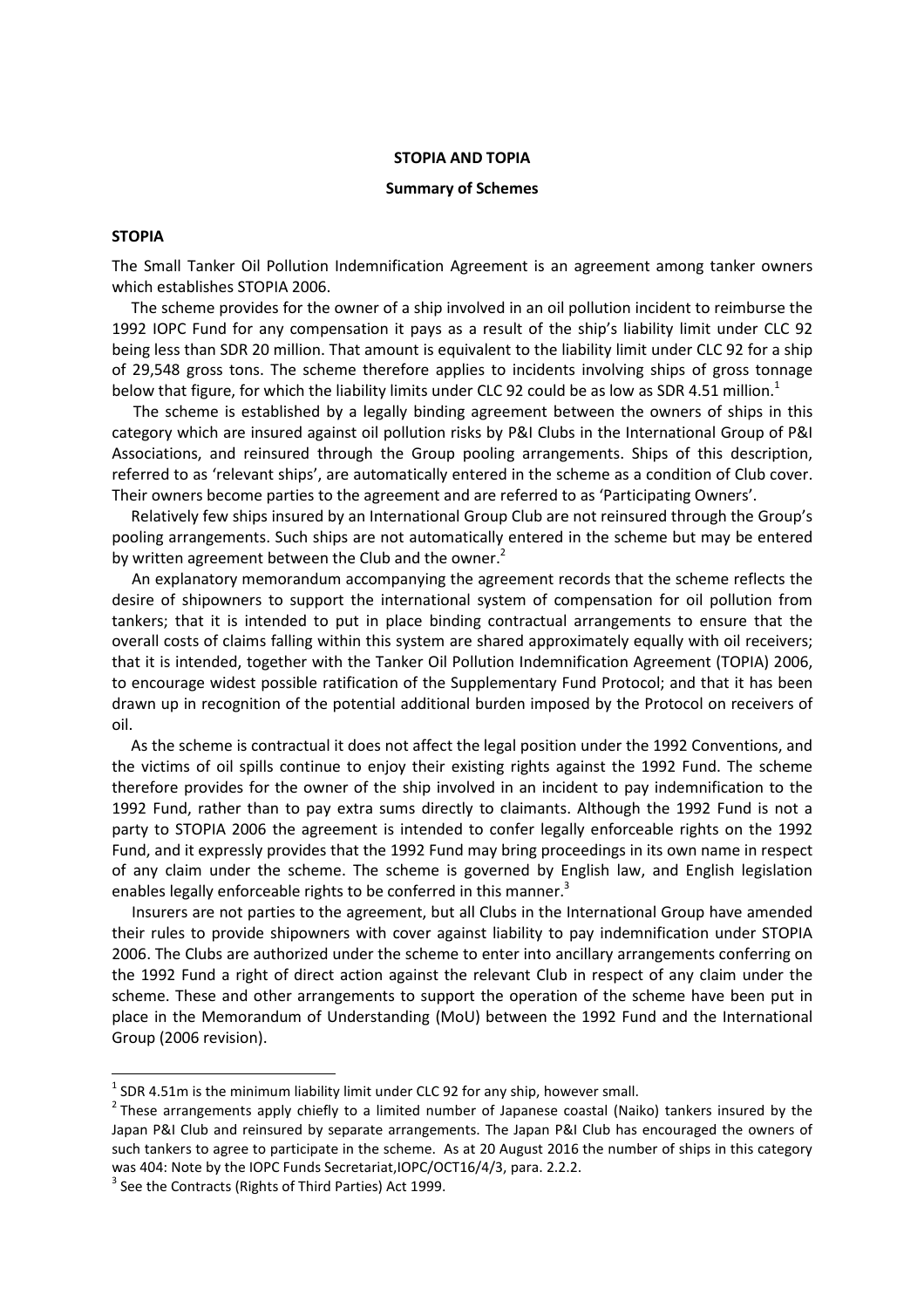The arrangements contained in the MoU include provision for the 1992 Fund to be provided every six months with the names of all ships which are entered in International Group Clubs and also entered in STOPIA 2006.<sup>4</sup>

 The first incident giving rise to indemnification under STOPIA 2006 occurred a few months after it took effect when the Philippines registered tanker Solar 1 (998 gt), laden with a cargo of 2,081 tonnes of industrial fuel oil, sank on 11 August 2006 in heavy weather some 10 nautical miles south of Guimaras Island, Republic of the Philippines. The liability limit of the ship under CLC 92 was the minimum figure of SDR 4.51 million, and accordingly the 1992 Fund was entitled to indemnification in respect of the difference between that figure and the total amount of established claims, up to SDR 20 million. As the 1992 Fund remained legally liable to compensate claimants to the extent that the established claims exceeded the CLC 92 limit, it was agreed between the Director of the Fund and the shipowner's P&I Club that the Fund would assume responsibility for compensation once the Club's payments had reached the CLC 92 limit, and that the Fund would then seek regular reimbursement from the Club until the STOPIA limit of SDR 20 million was reached; reimbursement was made by the Club on receipt of invoices from the Fund at two-weekly intervals.<sup>5</sup>

 The maximum amount payable under STOPIA by the participating owner is relatively small in comparison with the maximum exposure under TOPIA.<sup>6</sup> It is to be expected that incidents giving rise to liability on the part of the Supplementary Fund, and of the participating owner under TOPIA, will be relatively rare events – none has occurred since the scheme came into operation. By contrast, small ships constitute a large part of the world's tanker fleet and have accounted for a significant proportion of oil pollution claims experience. Whilst the pattern of future claims experience remains to be seen, it is possible that the aggregate of payments under STOPIA will, over time, have a significant impact on the apportionment of the cost of oil spills between shipping and oil industry interests.<sup>7</sup>

## TOPIA

 $\overline{\phantom{0}}$ 

The Tanker Oil Pollution Indemnity Agreement is an agreement among tanker owners which establishes TOPIA 2006. The scheme entered into effect simultaneously with STOPIA, and the two schemes have many provisions in common.

 TOPIA establishes an indemnity arrangement similar to STOPIA between P&I Clubs and their members and the Supplementary Fund. The scheme provides for the participating owner of the ship involved in an incident affecting a Supplementary Fund member state to indemnify the Supplementary Fund for 50 per cent of any amount it has paid, or expects to pay, in respect of the incident.<sup>8</sup> It does not provide for any indemnification of the 1992 Fund.

 In other respects TOPIA has much in common with STOPIA, including many common provisions and cover under Club rules against liability under the schemes.<sup>9</sup>

 $<sup>4</sup>$  As at 20 August 2016 the total number tankers insured by International Group Clubs was 6,584, of which</sup> 6,462 (98.1%) were entered in STOPIA 2006. For various statistics relating to ships entered in the schemes see Note by the IOPC Funds Secretariat, IOPC/OCT16/4/3.

<sup>&</sup>lt;sup>5</sup> 92FUND/EXC.42/8, para. 4..

 $^6$  Under STOPIA the maximum liability of the participating owner to the 1992 Fund is SDR 15.49m (SDR 20m less SDR 4.51m). Under TOPIA the maximum liability to the Supplementary Fund is SDR 273.5m: see below.

 $^7$  Clause VIII of the scheme provides for a review of claims experience after ten years, and thereafter every five years, with a view to possible amendments for the purpose of maintaining an approximately equal apportionment.<br><sup>8</sup> Under TOPIA the maximum liability of the participating owner to the Supplementary Fund is SDR 273.5m,

being 50 per cent of the maximum amount available from the Supplementary Fund, namely SDR 547m (SDR 750m less SDR 203m available under the 1992 Fund Convention).

<sup>&</sup>lt;sup>9</sup> One particular respect in which TOPIA differs from STOPIA is that TOPIA excludes liability to pay indemnification for any amounts paid for pollution damage caused by any act of terrorism (save to the extent, if any, that such amounts are covered by any insurance or reinsurance in force at the time of the incident).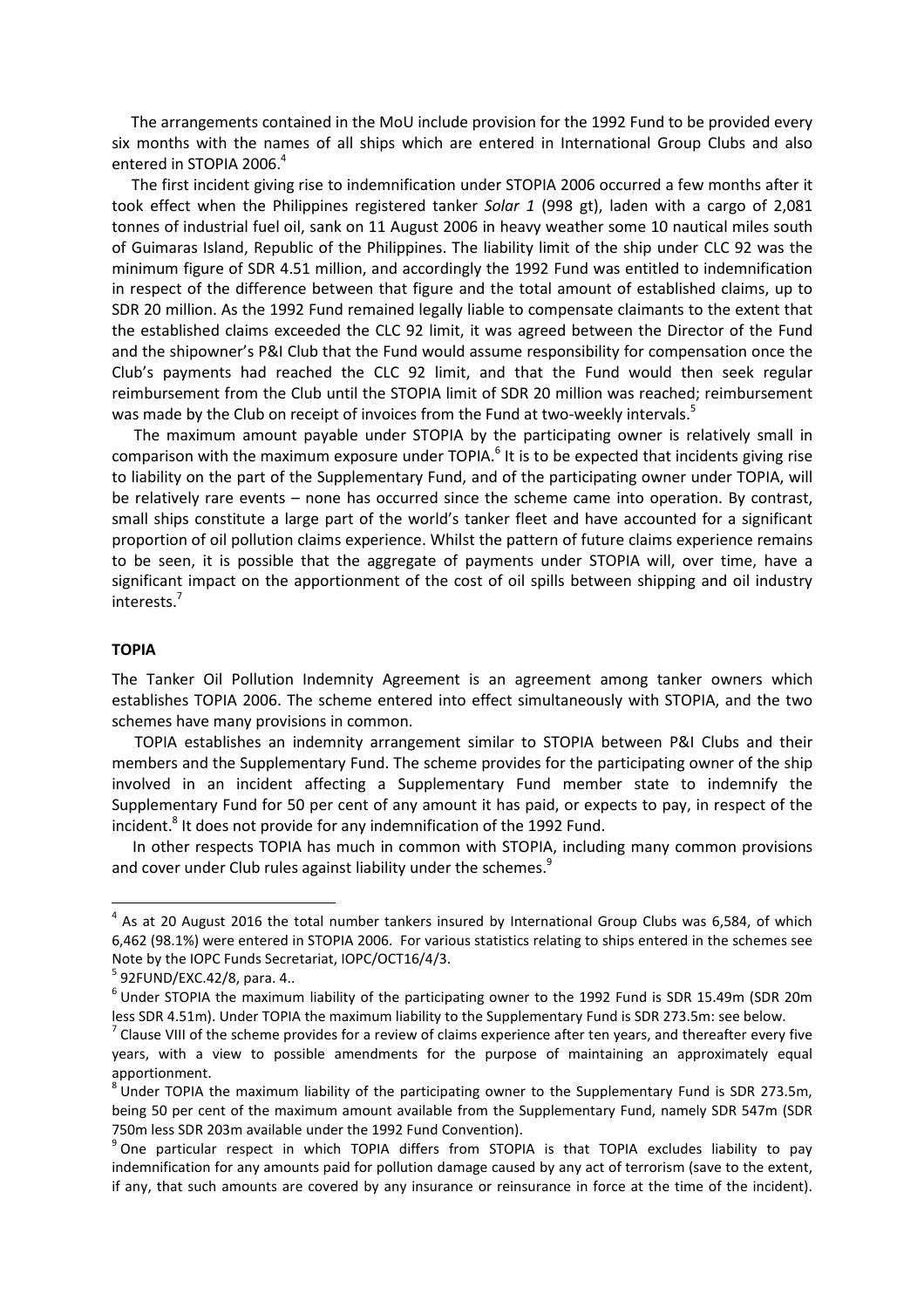All tankers insured by International Group Clubs and reinsured through its pooling arrangements are entered in the scheme.<sup>10</sup> At the end of 2016 there had been no incident involving the Supplementary Fund or any payment under TOPIA.

# 2016 Review and Amendments

Both Agreements contain provisions enabling authorising the International Group, as agent for all Participating Owners, to give effect to amendments agreed on their behalf by Club Boards.<sup>11</sup>

 Both Agreements also provided for a review to be carried out, in the light of claims experience in the ten years from the introduction of the schemes, in order to establish the approximate proportions in which the cost of claims for pollution damage under the 1992 Civil Liability and Fund Conventions had been borne in this period respectively by shipowners and oil receivers, and to consider the efficiency, operation and performance of the Agreements.<sup>12</sup>

#### Review

In accordance with the review provisions the International Group of P&I Associations initiated a review in 2016, invited the IOPC Funds' Secretariat and Oil Companies International Marine Forum (OCIMF) to participate, and shared with them the relevant claims data. This was as follows:

- Number of cases in which indemnification paid under STOPIA 2006: one (the Solar I);
- Number of cases in which indemnification paid under TOPIA 2006: none (on account of no cases having engaged the Supplementary Fund);
- Number of cases involving tankers entered in International Group Clubs: 348;
- Total cost borne by shipowners and International Group Clubs: US\$256.8 million;
- Number of cases involving the 1992 IOPC Fund: 2;
- Total cost borne by 1992 Fund in these cases: US\$41.7 million;
- Proportions borne respectively by shipowners and oil receivers: 86%/14%.

 Both Agreements provide that if either shipowners or oil receivers have paid more than 60% of the total cost then measures are to be taken to adjust the financial burden with a view to maintaining an approximately equal apportionment.<sup>13</sup>

 However the International Group took into consideration that a substantial part of the cost borne by the shipping industry consisted of payments in the *Hebei Spirit* incident (Republic of Korea, 2007),

l

Indemnification under STOPIA falls within the retention level of the International Group's pooling arrangements, but indemnification under TOPIA, combined with the owner's other liabilities in respect arising from the incident, could exceed that level and involve the Group's reinsuring underwriters.

 $10$  In 2016 some 404 tankers were not entered in the scheme because they were not reinsured through the International Group's pooling arrangements. Although TOPIA makes provision for such ships to be entered in the scheme by written agreement between the shipowner and his Club, and a number of such agreements have been concluded with respect to STOPIA, generally they have not been concluded in relation to TOPIA on the grounds that the ships concerned are of small size and are considered most unlikely to cause pollution resulting in claims exceeding the maximum compensation available from the 1992 Fund: see IOPC/OCT16/4/3, para. 2.3.3.

<sup>&</sup>lt;sup>11</sup> STOPIA and TOPIA Cl. VII.

 $^{12}$  Cl. VIII.

 $13$  Cl. VIII(C).